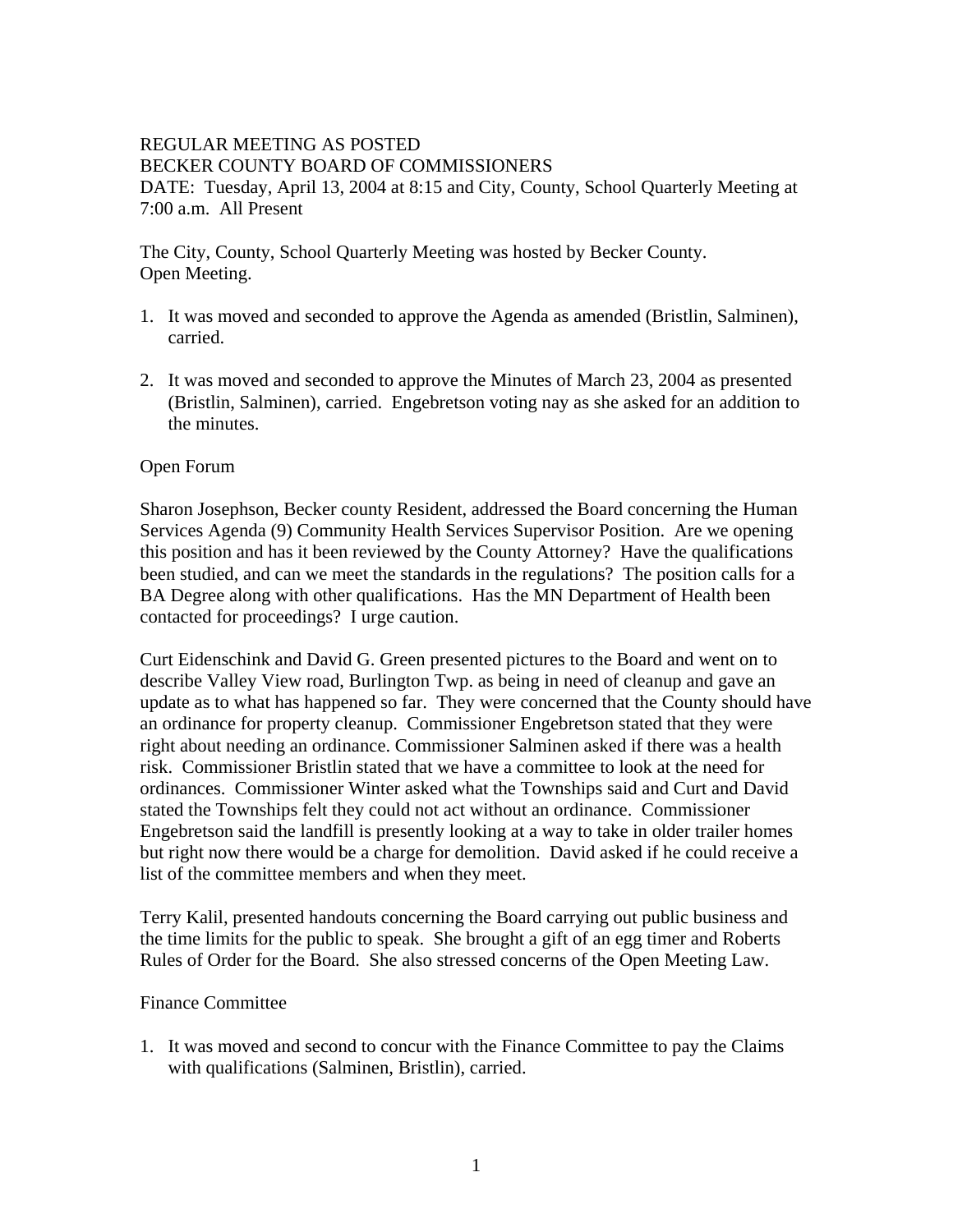- 2. It was moved and seconded to concur with the Finance Committee to approve the following Capital Purchases: Sheriff's Department request for tire replacements at the estimated cost of \$1,940 to \$2,134 (Bristlin, Engebretson), carried; (2) Chairs for the Jail Control at the estimated cost of \$620 (Bristlin, Salminen), carried; Computer Equipment for the Recorder's Office at the estimated cost of \$1,684 (Equipment Fund) (Bristlin, Salminen), carried.
- 3. The Human Services Building Project was discussed. It is the recommendation of the Finance Committee that if the project is approved by the Board, it should be funded through the General Fund Reserves and up to \$300,000 from the Environmental Fund in lieu of annual rent.
- 4. The Finance Committee recommends the following Personnel Requests: Human Services - Family Services Social Worker; Family Services Office Support Specialist; Adult Services Worker; Community Health Services Supervisor Position; Sheriff's Department - (2) vacancies due to retirement, along with a reorganization of employees to eliminate a Lieutenant position and replace with a Sergeant position; and the recommendation to continue the process to fill the IT Director vacancy.
- 5. GIS. Brad Wentz gave a presentation of items to consider for the GIS Program. It was moved and seconded to concur with the Finance Committee to approve upgrades for a total cost of \$2,400, which is \$400 in excess of the 2004 Budget. It was recommended to approve with the additional funds coming from Other Items in the non-departmental expenditures (Engebretson, Bristlin), carried.
- 6. Phone Audit. It was moved and seconded to move forward with the phone audit using ERS Audits. This is a not cost item to the county. They receive 50% of what they save us for 12 months (Bristlin, Salminen), carried.
- 7. Point of Information. The Committee is working on a Policy of Cash Reserves, with a targeted completion date of December 31, 2004.

### Auditor

- 1. It was moved and seconded to approve the following Gambling Permits: The National Multiple Sclerosis Society, MN Chapter, for operations at Curleys on Cotton Lake in Erie Township; The Cormorant Lakes Sportsman's Club, for operations at The Conservation Center in Lake Eunice Township; T.I.P., Inc., for operations at Forest Hills Golf & R.V. Resort in Audubon Township; T.I.P., Inc., for operations at Steve and Tammy's Toad Lake Store in Toad Lake Twp. (Engebretson, Bristlin), carried.
- 2. It was moved and seconded to approve the following Tubing Business Licenses Renewals: James and Cathleen Pihlaja, Charlie's Otter Tail Tubing, Otter Tail River, Erie Twp.; Eddie H. Enger, Ed's River Run, Otter Tail River, Erie Twp. (Engebretson, Salminen), carried.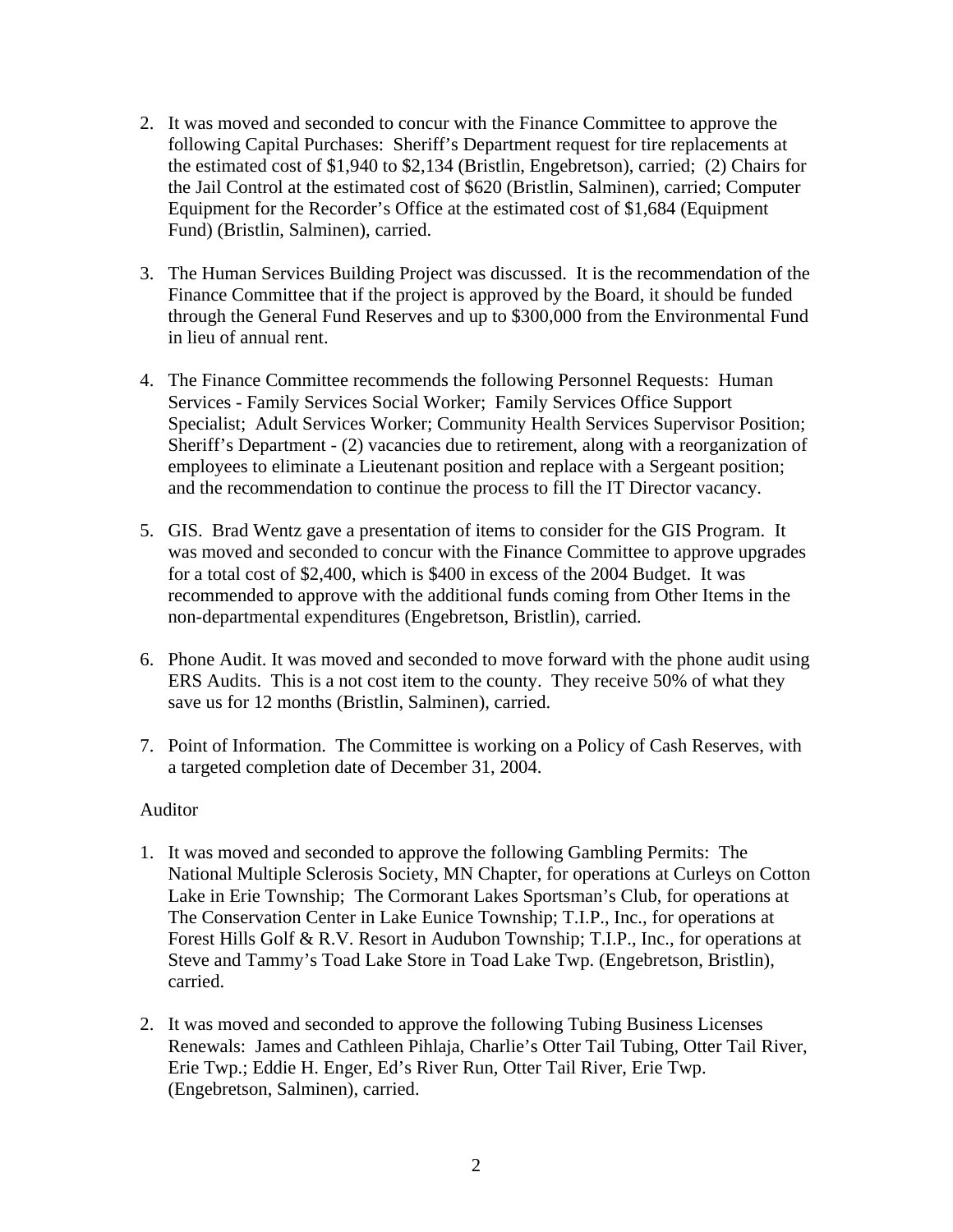- 3. It was moved and seconded to approve the following Seasonal tobacco License Renewals: Peter E. Bortnem, Fair Hills, Inc./Wildflower at Fair Hills, Lake Eunice Twp,; Violet Stearns, Cotton Lake Store, Erie Twp,; Michael R. Levin, Green Valley Golf Course, Cormorant Twp.; Jeffrey A. Krueger, Horseshoe, Inc./Soo Pass Ranch, Lake View Twp.; Daniel J. Tigges, Detroit Country Club Dining, Lake Veiw Twp. Rodney Ulrich, Bayview Bar & Grill, Lake View Twp. (Salminen, Bristlin), carried.
- 4. It was moved and seconded to approve the following On/Sale (including Sunday) Intoxicating Liquor License Renewals: Margaret A. Hanson-Sturdevant, corner Cantina, Lake View Twp.; Matthew L. Anderson, Tri-Lakes Roadhouse Bar & Grill, Inc., Cormorant Twp.; Jeffrey A. Krueger, Horseshoe, Inc./Soo Pass Ranch, Lake View Twp.; Daniel Tigges, Detroit Country Club Dining, Lake View Twp., Rodney R. Ulrich, Bayview Bar & Grill, Lake View Twp. (Salminen, Bristlin), carried.
- 5. It was moved and seconded to approve the following Off/Sale Intoxicating Liquor Renewal: John & Paula Johnson, Richwood Off/Sale Inc., Richwood Twp. (name change of business separate from his General Store.) (Salminen Bristlin), carried.
- 6. It was moved and seconded to approve the following Combination On/Off Sale Liquor License Renewals: Steven and Tammy Quade, Steve & Tammy's Toad Lake Store, Toad Lake Twp.; Richard D. Curley, Curley's on Cotton Lake, Inc, Erie Twp. (Engebretson, Bristlin), carried.
- 7. It was moved and seconded to approve the following Temporary On/Sale Liquor Licenses: Detroit Lakes Lions Club, July 2-4, 2004, Soo Pass Ranch, Lake View Twp.; Detroit Lakes Lions Club, August 5-7, 2004, Soo Pass Ranch, Lake View Twp. (Bristlin, Salminen), carried.
- 8. It was moved and seconded to approve the following On/Off Sale 3.2 Beer License Renewals: John P. Johnson, Richwood General Store, Richwood Twp.; Matthew L. Anderson, Tri-Lakes Roadhouse Bar & Grill, Inc., Cormorant Twp.; Margaret A. Hanson-Sturdevant, Corner Cantina, Lake View Twp.; Rodney R. Ulrich, Bayview Bar & Grill, Lake View Twp. (Engebretson, Salminen), carried.
- 9. It was moved and seconded to approve the following Off/Sale 3.2 Beer License renewals: John P. Johnson, Richwood General Store, Richwood Twp.; Matthew L. Anderson, Tri-Lakes roadhouse Bar & Grill, Inc., Cormorant Twp.; Margaret A. Hanson-Sturdevant, Corner Cantina, Lake View Twp. (Engebretson, Bristlin), carried.
- 10. It was moved and seconded to approve a 2:00 a.m. On/Sale License for Rodney R. Ulrich, Bayview Bar & Grill, Lake View Twp. (Engebretson, Bristlin), carried.

#### Human Resources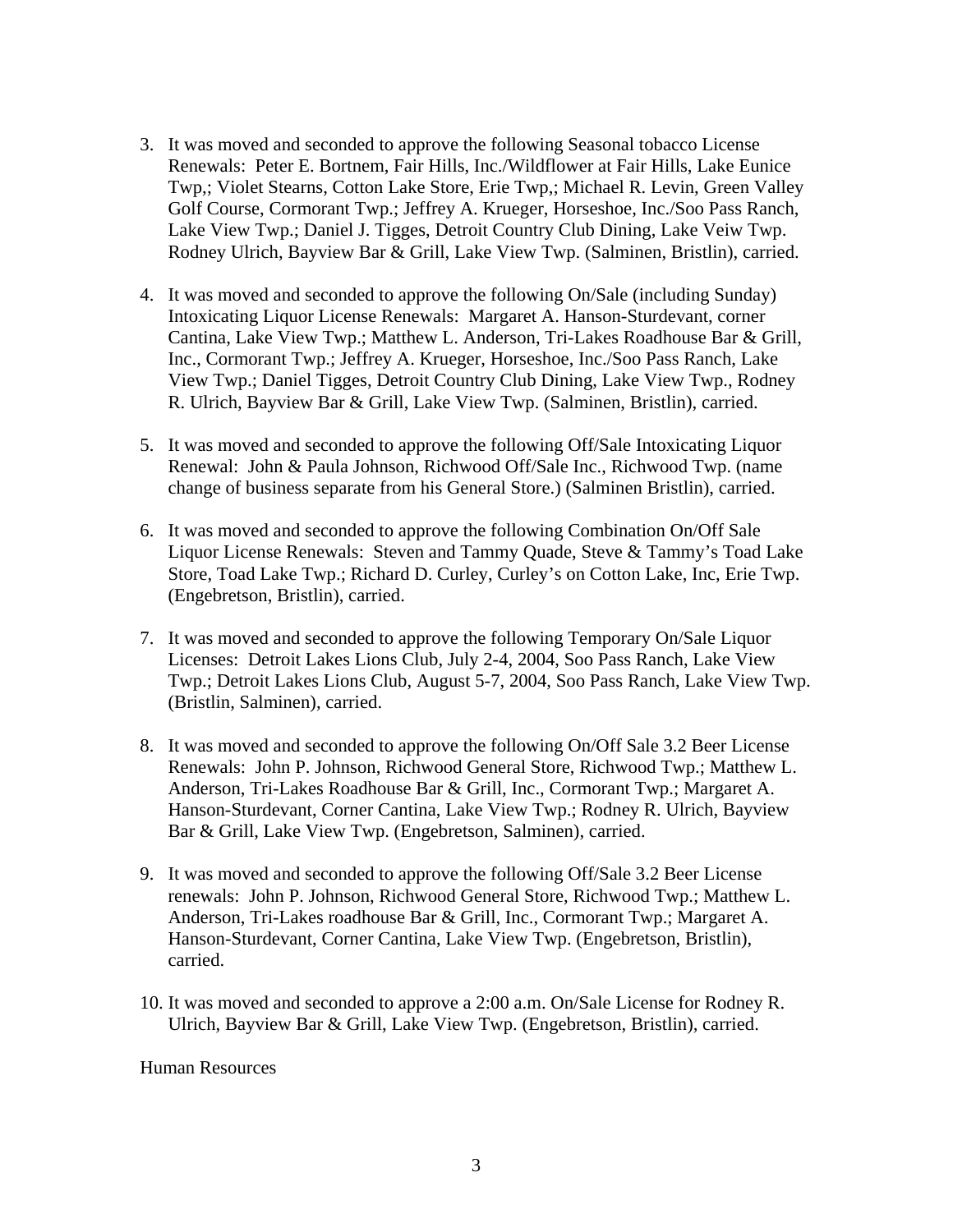- 1. It was moved and seconded to pass Resolution No. 04-04-1A, approving the implementation of HIPPA Policy and Procedure Manual inclusive of all pertinent policies (Salminen, Bristlin), carried.
- 2. It was moved and seconded to pass Resolution No. 04-04-1C, authorizing to advertise, interview and hire a full-time IT Director (Seaberg, Bristlin), carried.

# **Sheriff**

- 1. It was moved and seconded to pass Resolution No. 04-04-1G, authorizing to hire (2) Full-time deputies, this entails to create and hire (1) full-time night sergeant and create and hire (1) full-time general investigator due to (2) retirements and the elimination of the Lt Deputy Position. Hiring will be from the Deputy Pool list (2) full-time deputies and to internally post and promote from within a full-time Sergeant and a full-time General Investigator (Bristlin, Salminen), carried.
- 2. It was moved and seconded to approve the request for bids to replace (5) patrol cars (Engebretson, Bristlin), carried.

# DNR

It was moved and seconded to approve the acquisition of a parcel of land in Cormorant Township near Upper Cormorant Lake as requested by the DNR Section of Fisheries. The lands to be acquired are described as follows: Government Lot 3, section 5, Township 138N, Range 43 W. (Bristlin, Salminen), carried.

## Human Services

- 1. It was moved and seconded to approve the Human Services Agenda as amended (Salminen, Bristlin), carried.
- 2. It was moved and seconded to approve the Transit Claims (Salminen, Seaberg), carried.
- 3. It was moved and seconded to pass Resolution No. 04-04-1H, authorizing to fill, from the Merit System Pool, a full-time Family Services Social Worker position in the Human Service Department due to a resignation (Salminen, Bristlin), carried.
- 4. It was moved and seconded to pass Resolution No. 04-04-1I, authorizing to fill, from the Merit System Pool, a full-time Office Support Specialist position in the Human Service Department (Engebretson, Bristlin), carried.
- 5. It was moved and seconded to pass Resolution No. 04-04-1K, authorizing to fill, from the Merit System Pool List, a full-time Family Services Social Worker Position in the Human Service Department due to a resignation (Salminen, Bristlin), carried.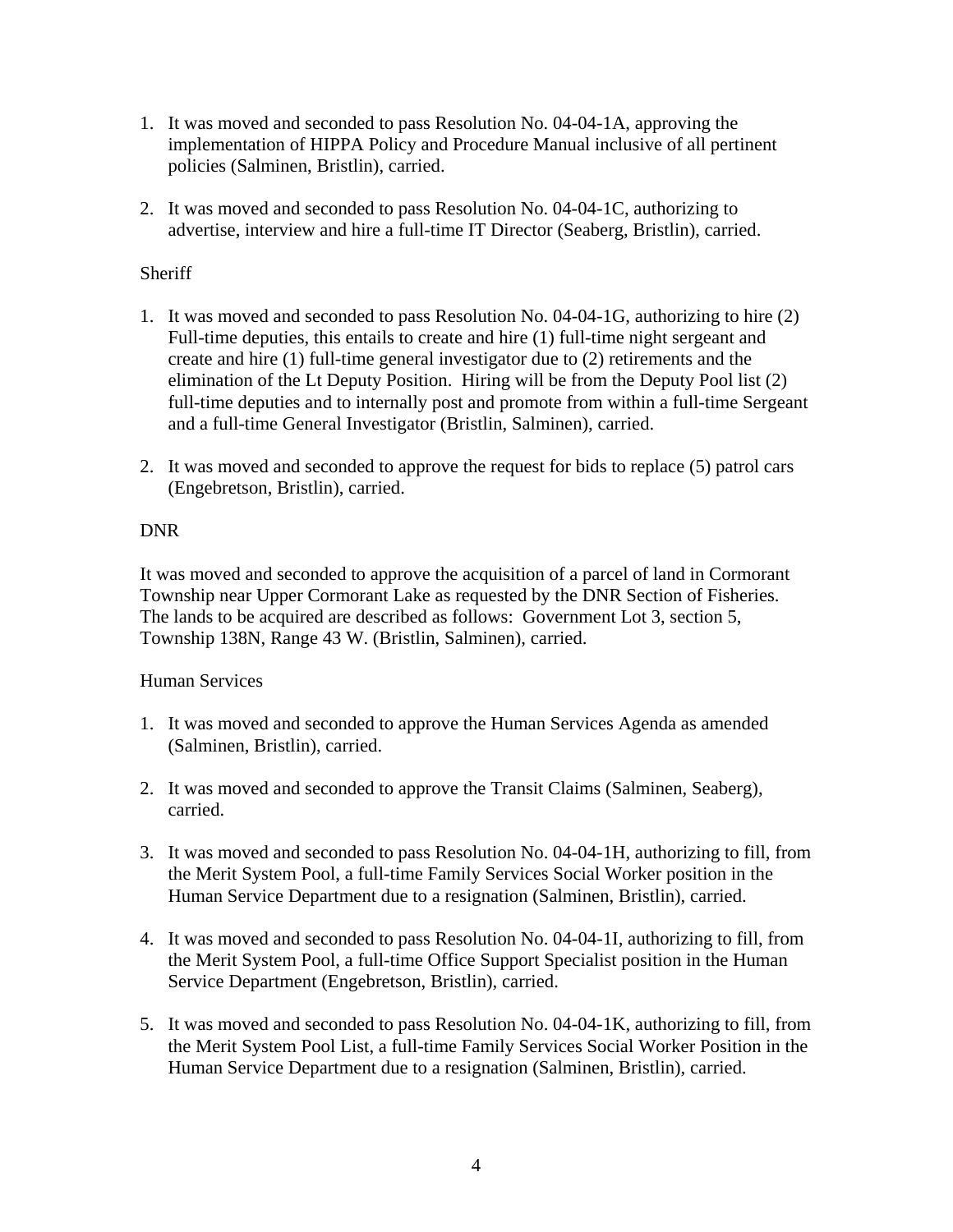- 6. It was moved and seconded to pass Resolution No. 04-04-1J, authorizing to fill, from the Merit System Pool, a full-time Community Health Services Supervisor due to the structuring of the Becker County Community Health Program (Salminen, Bristlin), carried. Commissioner Engebretson voting nay.
- 7. It was moved and seconded to approve to re-new the Purchase of Service Contract with Sheila Ojala, Supervisor, of the Becker County Workshop for 2004 (Engebretson, Salminen), carried.
- 8. It was moved and seconded to approve the Human Services Claims (Bristlin, Seaberg), carried.
- 9. It was moved and seconded to accept the Family Services, Adult Services  $\&$ Probation Placement Reports (Seaberg, Salminen), carried.
- 10. It was moved and seconded to direct Matt Casey, Human Services, and Nancy Grabanski, Human Resources, to send letters to the employees of Multi-County Nursing explaining the Merit System hiring process and qualifying position openings at Human Services (Salminen, Bristlin), carried.
- 11. It was moved and seconded to have Matt Casey provide a copy of the letter from the Health Department describing the process to become a Community Health Board (Bristlin, Seaberg), carried.
- 12. Commissioner Engebretson asked if there was anything the county could do to help Multi-County Nursing during this time when they were broken into and computer equipment taken.

## Highway

It was moved and seconded to pass Resolution No. 04-04-1L, authorizing to award the bid award for Project SAP 03-626-18; 03-639-10; 03-646-05; 03-646-06; CP 204-129-01; 204-156-01 to Central Specialties, Inc. in the amount of !,428,947.04 (Bristlin, Seaberg), carried.

### **Commissioners**

- 1. Reports & Correspondence:
	- a. Boards of Review in District I, Commissioner Engebretson
	- b. U and Your Economy Extension W/Shop, Commissioner Winter, Brian C. Berg, County Administrator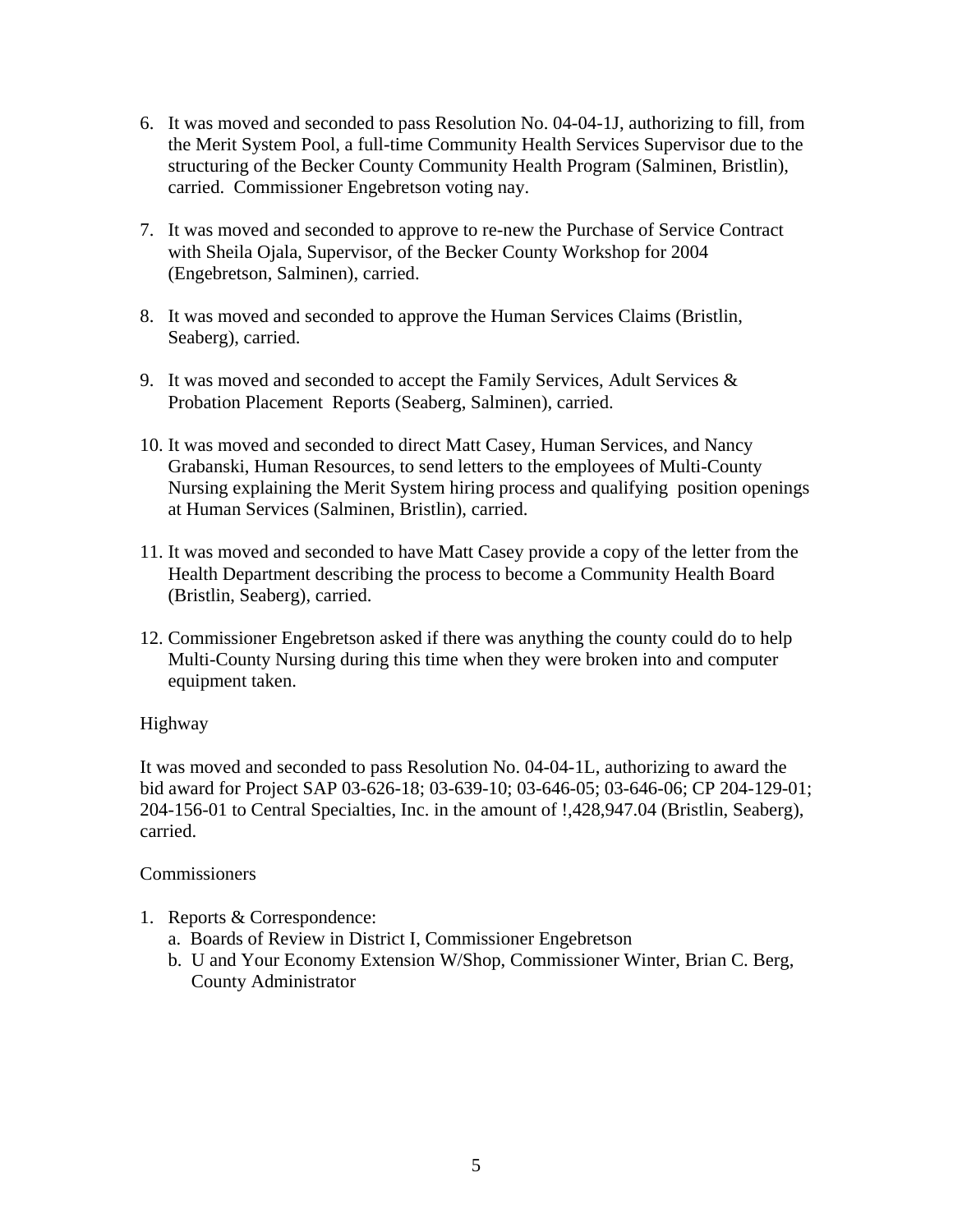## 2. Appointments:

- a. It was moved and seconded to appoint Rauha Hillukka to the Multi-County Nursing Committee (Engebretson, Salminen), carried.
- b. It was moved and seconded to appoint Donna Sauvageau to fill the 3-year term vacated by Tom McCauley (Bristlin, Engebretson), carried.
- c. It was moved and seconded to appoint the following persons to the Tru-County Assessment Committee: John Tigges, Justin Clementson, Kathleen Frohlich, Harry Salminen, Steve Skoog, Shelly Dillon, Dave Schiller, Lester Ristinen, Commissioners Engebretson and Salminen will appoint someone from their District (Bristlin, Salminen), carried.
- 3. It was moved and seconded to send a letter of congratulations to Grant Remmen for his accomplishments (Salminen, Bristlin), carried.
- 4. It was moved and seconded to approve the request to attend a one day Construction Training on May 19, 2004, St. Cloud, MN by Brian C. Berg and Steve Skoog. Cost to attend is \$279 each to be paid from the Construction Fund (Bristlin, Salminen), carried.
- 5. It was moved and seconded to approve any Commissioner's attendance at Human Services to visit with Kevin Goodno on Friday, April 30, 2004 at 2:00 p.m. (Salminen, Bristlin), carried
- 6. Brian C. Berg, County Administrator, gave an update on the Architect Proposals for the Human Services Project. The Space Needs Committee has been reviewing the Proposals and interviewed the Architects. The recommendation by the Space Needs Committee is to continue with Lightowler Johnson & Assoc. Discussion followed: Commissioner Engebretson was concerned about the advertising for Requests for Proposals. Commissioner Bristlin stated it was not uncommon to search for Architects in local papers. Commissioner Winter said there was a call from as far away as Florida. Terry Kalil questioned why Lightowler Johnson was hired to do the preliminary? Brian C. Berg said that although the bidding procedure was not required, out of the  $(3)$  applicants, Lightowler Johnson & Assoc. was the least expensive.
- 7. It was moved and seconded to move forward with the Human Services Project using Lightowler Johnson & Assoc. (Bristlin, Seaberg), carried. Commissioner Engebretson voting nay.
- 8. Brian C. Berg said his office will send thank you letters to the architectural firms that responded to the Requests for Proposals advertisement. He also reviewed recent memos sent to the Board.